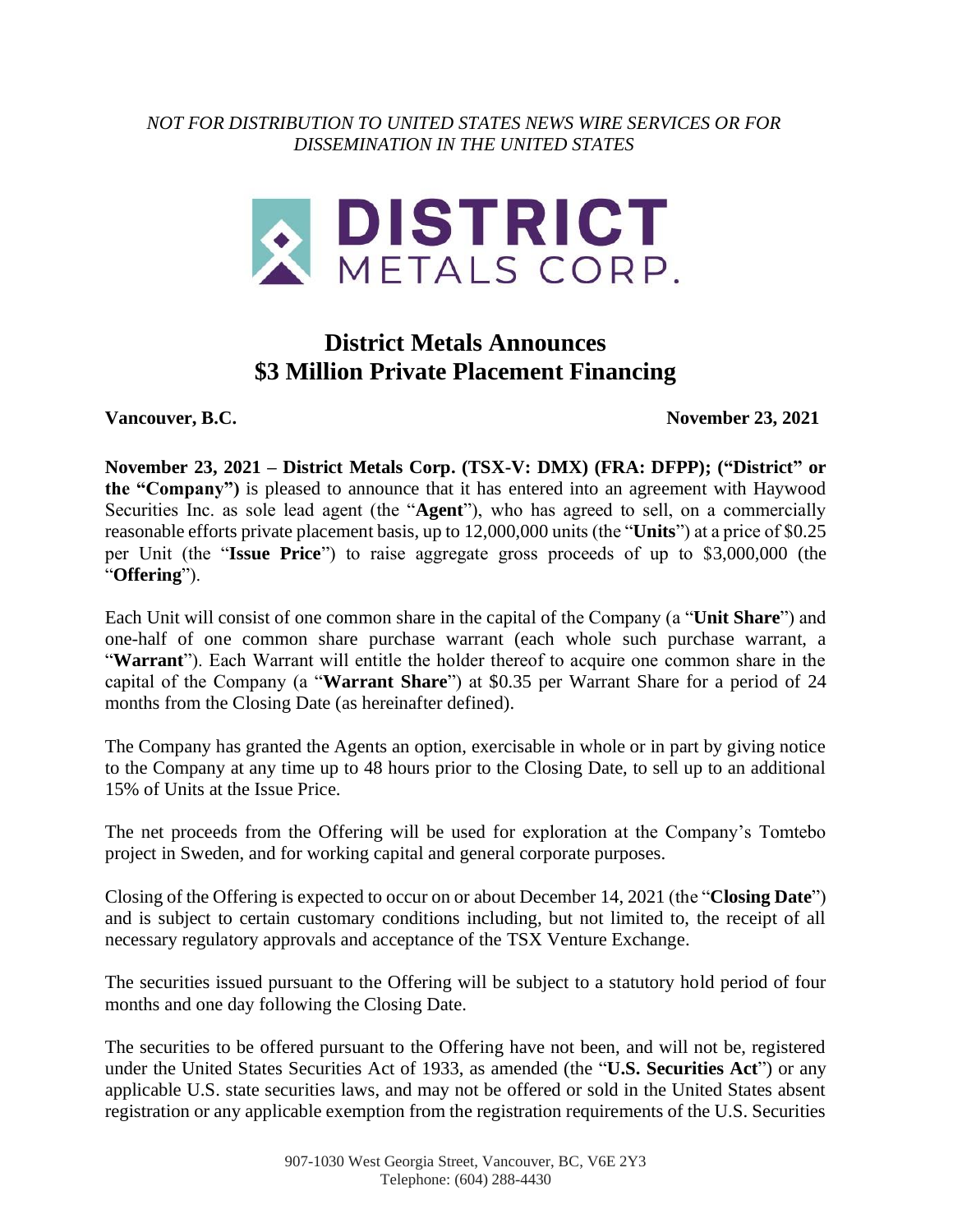Act and applicable U.S. state securities laws. This news release shall not constitute an offer to sell or the solicitation of an offer to buy securities in the United States, nor shall there be any sale of these securities in any jurisdiction in which such offer, solicitation or sale would be unlawful.

## **About District Metals Corp.**

District Metals Corp. is led by industry professionals with a track record of success in the mining industry. The Company's mandate is to seek out, explore, and develop prospective mineral properties through a disciplined science-based approach to create shareholder value and benefit other stakeholders.

The advanced exploration stage Tomtebo Property, located in the Bergslagen Mining District of south-central Sweden, is the Company's main focus. The Tomtebo Property comprises 5,144 ha, and is situated between the historic Falun Mine and Boliden's Garpenberg Mine located 25 km to the northwest and southeast, respectively. Two historic polymetallic mines and numerous polymetallic showings are located on the Tomtebo Property along an approximate 17 km trend that exhibits similar geology, structure, alteration and VMS/SedEx style mineralization as other significant mines within the district. Mineralization that is open at depth and along strike at the historic mines on the Tomtebo Property has not been followed-up on and modern systematic exploration has never been conducted on the Property.

On Behalf of the Board of Directors

"*Garrett Ainsworth*" President and Chief Executive Officer

(604) 288-4430

## *Neither TSX Venture Exchange nor its Regulation Services Provider (as that term is defined in policies of the TSX Venture Exchange) accepts responsibility for the adequacy or accuracy of this release.*

## *Cautionary Statement Regarding "Forward-Looking" Information.*

*This news release contains certain statements and information that may be considered "forward-looking statements" and "forward looking information" within the meaning of applicable securities laws. In some cases, but not necessarily in all cases, forward-looking statements and forward-looking information can be identified by the use of forward-looking terminology such as "plans", "targets", "expects" or "does not expect", "is expected", "an opportunity exists", "is positioned", "estimates", "intends", "assumes", "anticipates" or "does not anticipate" or "believes", or variations of such words and phrases or statements that certain actions, events or results "may", "could", "would", "might", "will" or "will be taken", "occur" or "be achieved" and other similar expressions. In addition, statements in this news release that are not historical facts are forward looking statements, including statements or information concerning the use of proceeds of the Offering; the Company's expectations about when the Offering will close, if the Offering closes at all; the Company's expectation that it will meet the requirements of the TSX-V necessary to have the Unit Shares and Warrant Shares listed; the size and other terms of the Offering and the expectation that all of the closing conditions will be met.*

*These statements and other forward-looking information are based on assumptions and estimates that the Company believes are appropriate and*  reasonable in the circumstances, including, without limitation, assumptions about the future prices of precious metals; the price of other *commodities such as coal, fuel and electricity; currency exchange rates and interest rates; favourable operating conditions; political stability; timely receipt of governmental approvals, licences and permits (and renewals thereof); access to necessary financing; stability of labour markets and market conditions in general; availability of equipment; the accuracy of mineral resource estimates and preliminary economic assessments; estimates of costs and expenditures to complete the Company's programs and goals; and there being no significant disruptions affecting the development and operation of the project, including due to the COVID-19 pandemic.*

*There can be no assurance that such statements will prove to be accurate, and actual results and future events could differ materially from those anticipated in such statements. Important factors that could cause actual results to differ materially from the Company's expectations include risks associated with the business of the Company; business and economic conditions in the mining industry generally; the supply and demand* 

> 907-1030 West Georgia Street, Vancouver, BC, V6E 2Y3 Telephone: (604) 288-4430